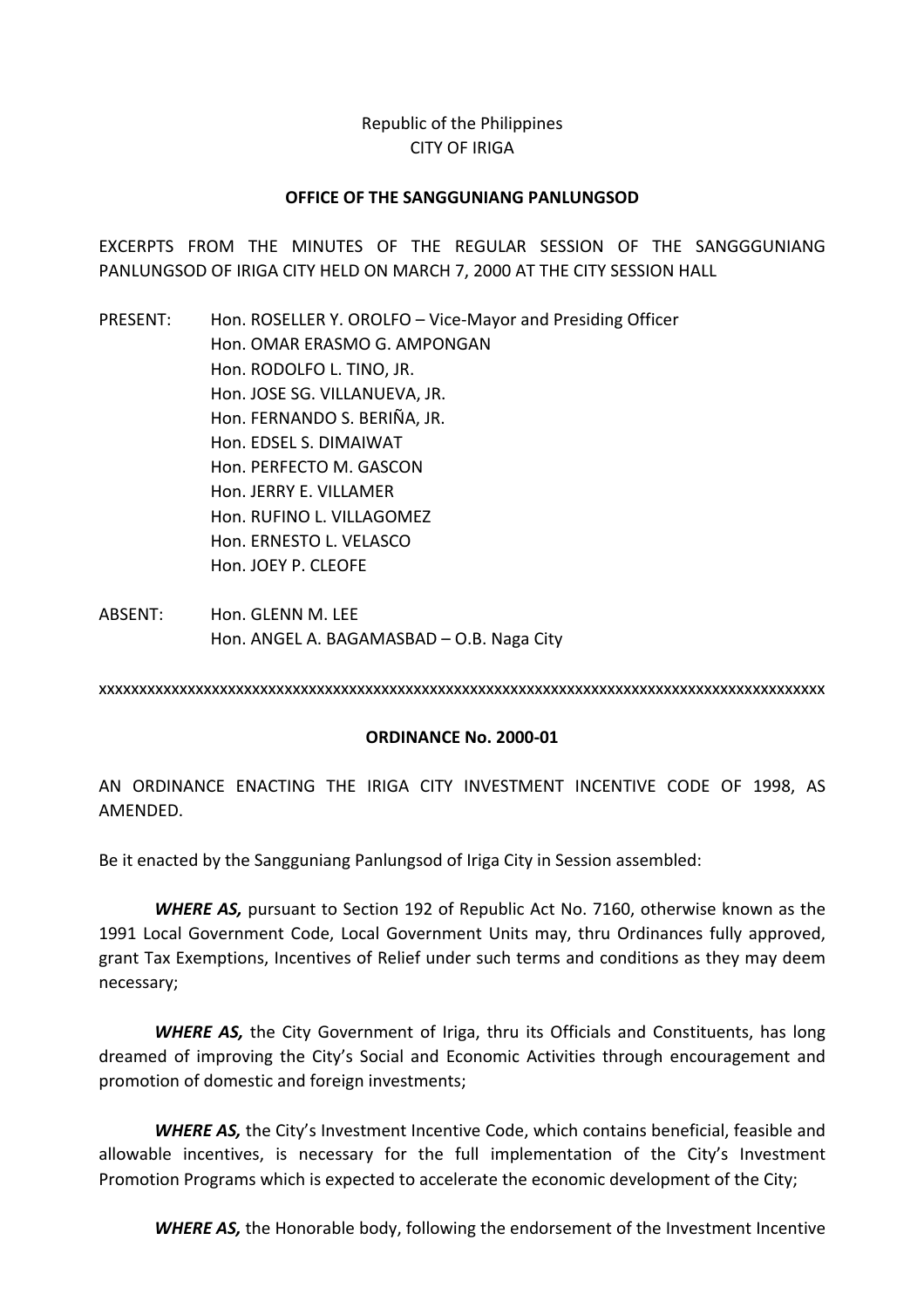**NOW, THEREFORE,** on motion of Hon. Rodolfo L. Tino, Jr., jointly seconded by Hons. Dimaiwat and Velasco, be it *RESOLVED, AS IT IS HEREBY RESOLVED*, to approve/confirm the Iriga City Investments Incentive Code of 1998, as amended.

## Be it Ordained by the Sangguniang Panlungsod, City of Iriga that:

### **CHAPTER 1 – TITLE AND DECLARATION OF POLICY**

**Section 1. Title.** This Ordinance shall be known and cited as the *IRIGA CITY* **INVESTMENTS INCENTIVE CODE OF 1998.** 

**Section 2. Declaration of Policy.** To accelerate the sound development of Iriga City in accordance with the updated city development plan and the national development plan for the year 2000 onwards, and in pursuit of a planned economically feasible and practical dispersal of industries in the promotion of small, medium and large scale industries under the condition which will encourage competition and discourage monopolies, the following are declared policies of this Code:

- a) The Iriga City Government shall encourage private Filipino and foreign investments in industry, agriculture, forestry, mining, tourism and other sectors of the economy which shall; provide significant employment opportunities; increase productivity of the land, minerals, forestry, aquatic and other resources of the City, and improve utilization of the products thereof; improve technical skills of the people; provide a foundation for the future development of the economy; meet the tests of global competitiveness; and accelerate development of the less developed areas of the City;
- b) The Iriga City Government shall ensure holistic development by safeguarding the well-being of the social, cultural and ecological life of the people. For this purpose, consultation with affected communities will be conducted whenever necessary. The Iriga City Government shall extend incentives to projects which will significantly contribute to the attainment of these objectives without which said projects may not be established in the area. The number and/or pace required of the projects shall be planned and implemented towards optimum development of the City" economy. Fiscal incentive systems shall be devised to compensate for market imperfections, to reward performance contributing to economic development, be cost-efficient and simpler to administer;
- c) The Iriga City Government recognizes the private sector as its primary and indispensable partner for economic growth and development;
- d) The Iriga City Government shall principally play a supportive role, providing the framework, the climate and the incentives within which business activity is to take place;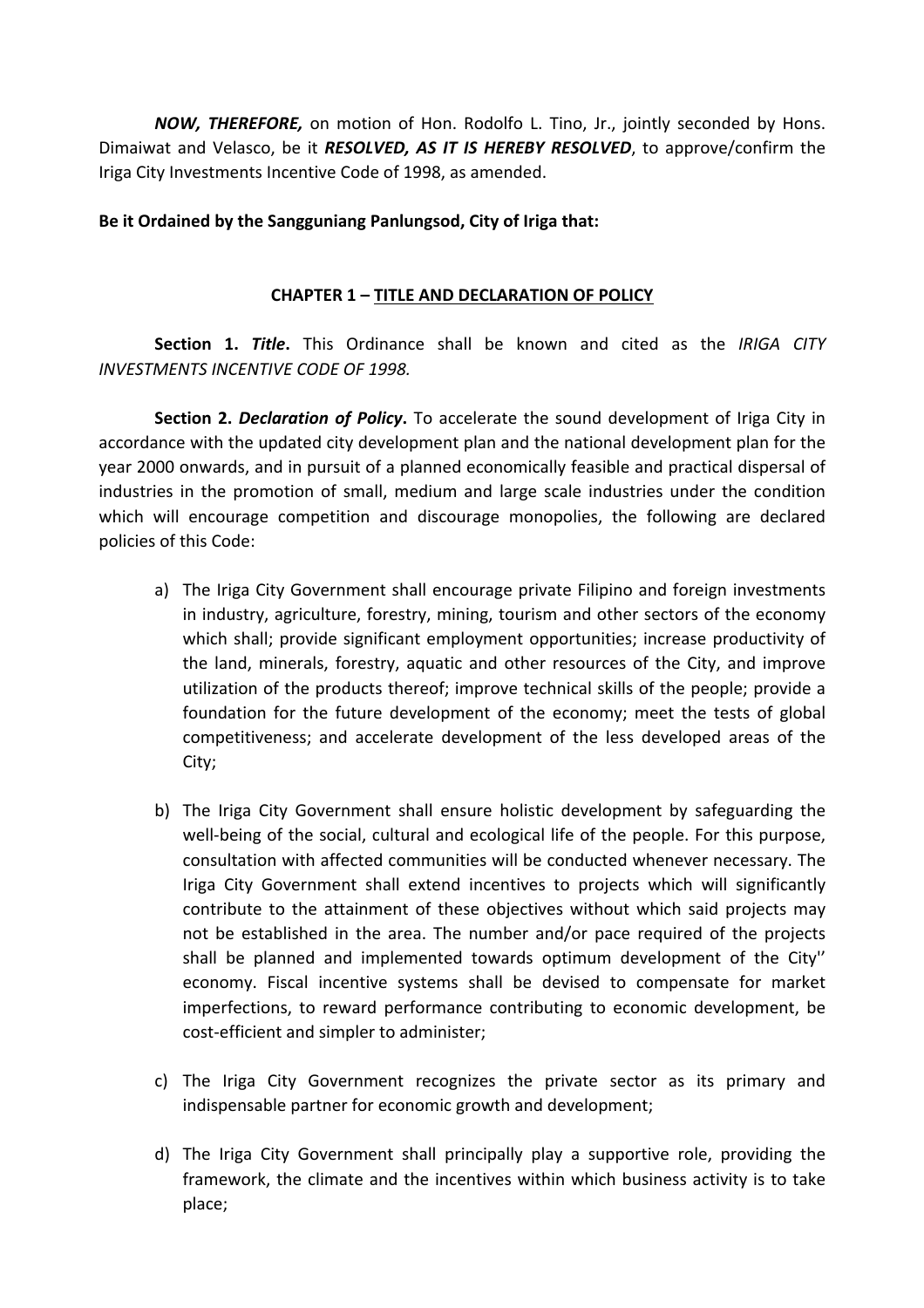f) The Iriga City Government shall extend fiscal and non-fiscal incentives to stimulate the establishment and assist initial operations of enterprises, and shall terminate after a period of not more than 5 years from registration or start-up of operation unless a specific period is otherwise stated.

The foregoing declaration of investment policies shall apply to all investment schemes.

## **CHAPTER II – DEFINITION OF TERMS**

**Section 3. Definition of Terms.** When used under this Code, the following terms and phrases shall mean as follows:

- a) "Board" shall refer to the Iriga City Investment Incentive Board created under this code.
- b) "City" shall mean the City of Iriga covering all the areas within its territorial jurisdiction as provided for by law and its charter.
- c) "Code" shall refer to the Iriga City Investment Incentive Code of 1998.
- d) "Existing establishments/enterprises" shall refer to establishments/enterprises with duly approved mayor's permits and business licenses prior to the approval of this Code.
- e) "New investors/enterprises" shall refer to those prospective investors who are interested in establishing its places of operation or production in the City.
- f) "Priority Investments Areas (PIAs)" shall mean the economic activities specified under Section 12 of the Code, and such other activities that the Board shall add.
- g) "Expansion" shall mean an increase in the enterprise' operating capacity of at least 25% or more with location within the Priority Development Areas or engaged in Priority Investment Areas.
- h) "Registered enterprises" shall mean those enterprises/business establishments registered in accordance with the provision of this Code.
- i) "Priority Development Areas (PDAs)" shall mean the specific location in Iriga City as specified under Section II of the Code.
- j) "Tax Discount" may refer to a fixed percentage reduction from the total tax due for prompt payment or a certain percentage reduction from the tax base used in the computation of Tax Liability.
- k) "Date of Acceptance" shall mean the date of receipt of application for registration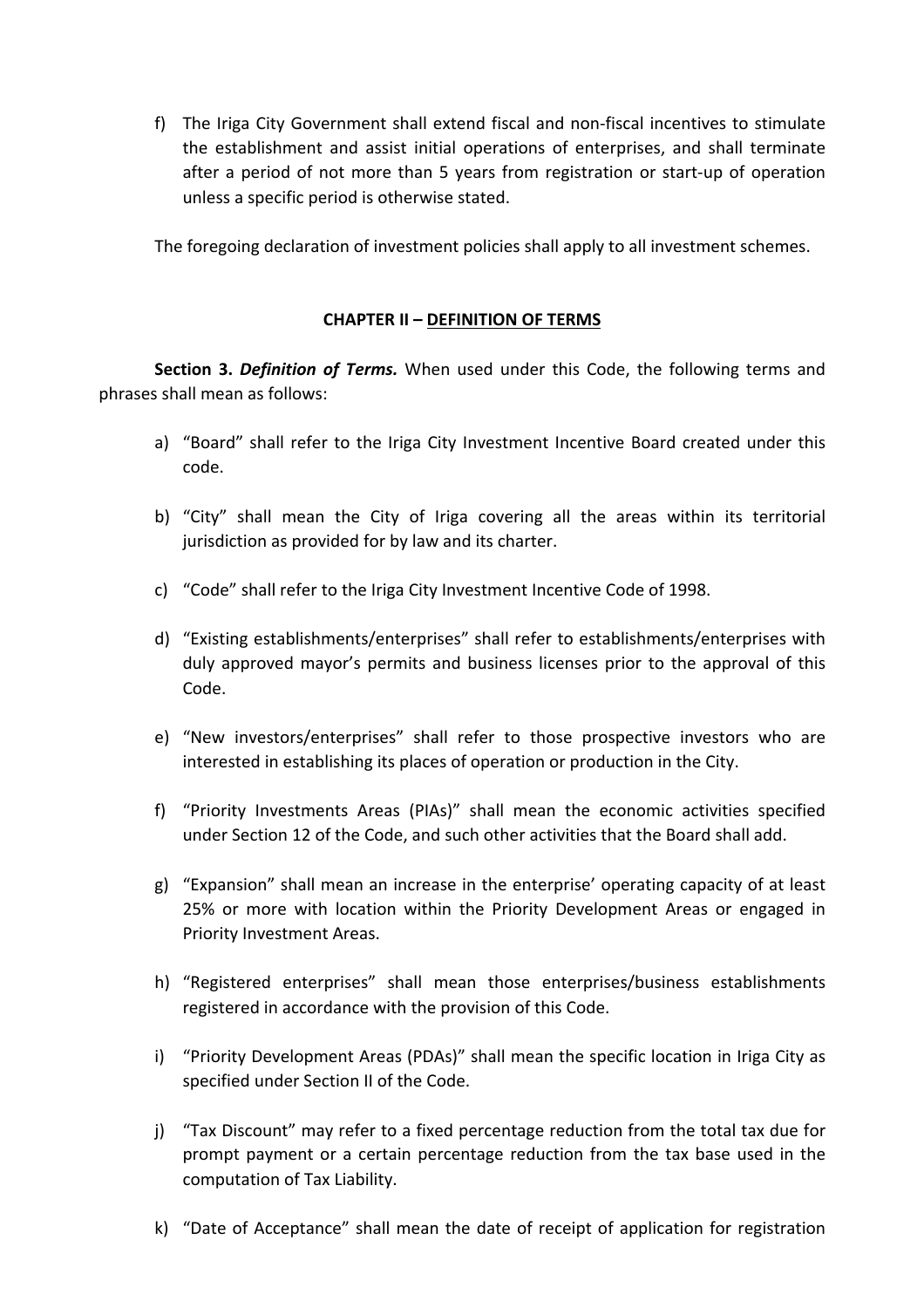## **CHAPTER III - IRIGA CITY INVESTMENT INCENTIVE BOARD**

**Section 4. The Iriga City Investment Incentive Board.** There is hereby created an Iriga City Investment Incentive Board (ICIIB), tasked to implement the provisions of this Code.

**Section 5. Composition of the Board.** The Board shall be composed of the following:

| Chairman -            | City Mayor                                            |
|-----------------------|-------------------------------------------------------|
| Vice-Chairman -       | City Vice-Mayor                                       |
| Secretary -           | <b>Executive Director, ICIPBAC</b>                    |
| Members:              |                                                       |
|                       | Chairman, SP Public Works and Engineering             |
|                       | Chairman, SP Public Utilities/Public Service          |
|                       | Chairman, SP Finance and Appropriation                |
|                       | Chairman, SP Trade, Commerce and Industry             |
|                       | Chairman, SP Ways and Means                           |
|                       | Chairman, SP Public Welfare and Community Development |
| <b>City Treasurer</b> |                                                       |
| <b>City Engineer</b>  |                                                       |
|                       | City Planning and Development Coordinator             |
|                       | Department of Trade and Industry                      |
|                       | Three (3) Private Sector Representatives              |

Membership of the Board may be amended by the Sangguniang Panlungsod through the recommendation of the Board as it may be deemed necessary for the effective implementation of the provisions of this Code; Provided, further, that the representatives of the private sector shall be appointed by the City Mayor, upon the recommendation of the sectors/entities they represent.

**Section 6. Meetings and Quorum of the Board.** The Board shall meet at least once every quarter or as often as may be necessary, on such a day and time as it may fix. The presence of at least a majority of its members shall constitute a quorum and a majority of the quorum of a meeting, validly held, shall be required for the Board to exercise its powers and perform its function.

**Section 7. Powers and Functions of the Board**. The primary function of the Board shall be to establish a favorable and stable policy for business which will encourage and support private sector investment and in the operation of business activities consistent with the development needs of Iriga City. Pursuant to this, the Board shall be vested with the following powers:

- a) To promulgate the governing implementing Rules and Regulations in the implementations of the provisions of this Code;
- b) To commission economic and technical research for the purpose of identifying priority investment areas and/or activities to be promoted as well as appropriate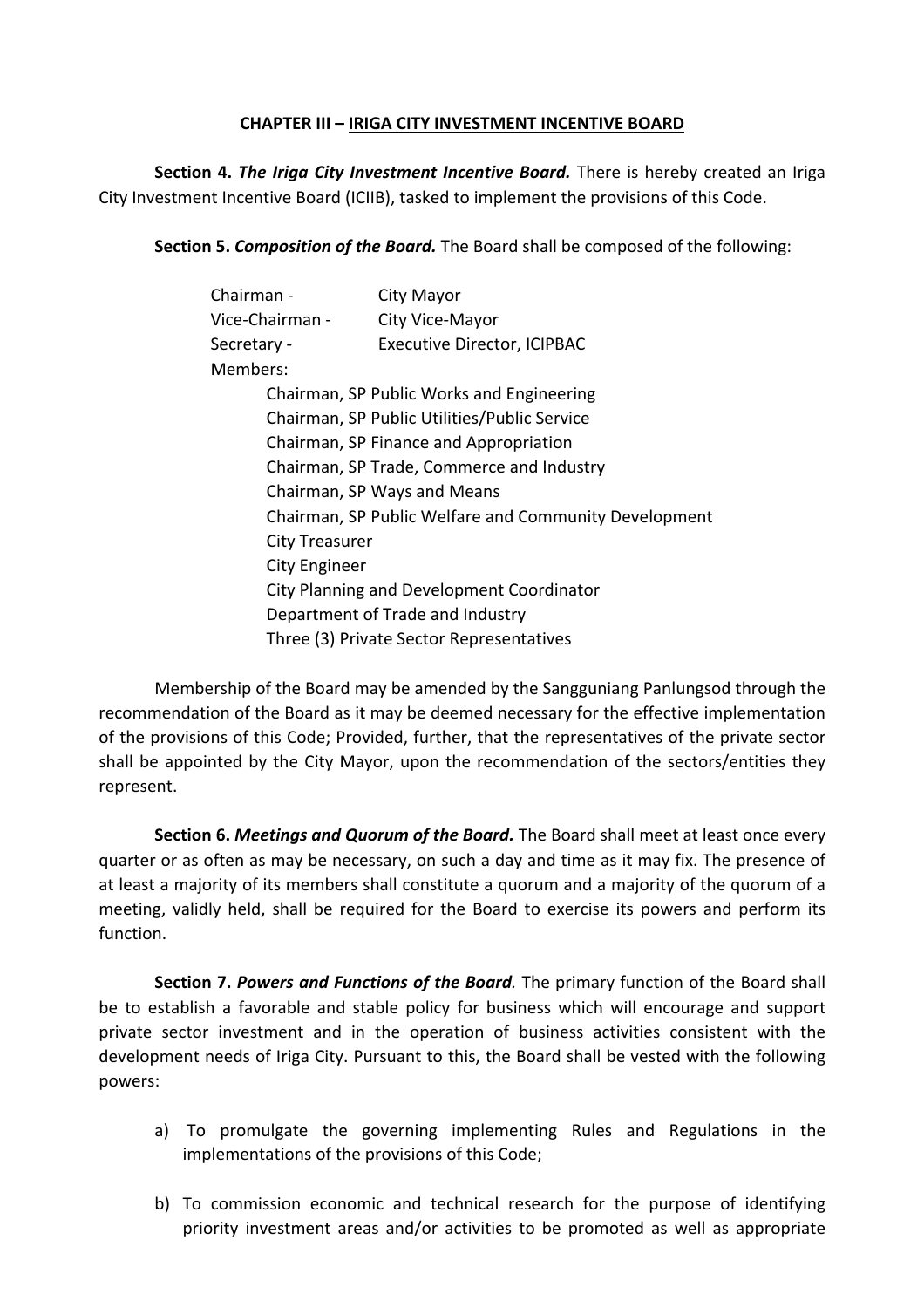- c) To adopt a short and medium-term investment promotion program which shall specify the list of priority investment areas and activities and corresponding incentives and support measures to be used to attract targeted investors;
- d) To establish an Iriga City Investment Promotion and Business Assistance Center (ICIPBAC), to act as Secretariat of the Board, and, to consequently supervise the Center in its operation specifically in the implementation of the provisions of this Code;
- e) To propose and recommend the necessary appropriations to the City Council of Iriga and secure additional funding from other sources in order to support operations of the Board and the Iriga City Investment Promotion and Business Assistance Center;
- f) To enter into any agreement with other government agencies and/or private sector organizations for the purpose of simplifying systems, procedures and requirements on investments and business operations in Iriga City;
- g) To review the package of appropriate incentives and support measures every year;
- h) Process and approve applications for registration with the Board, imposing such terms and conditions as it may deem necessary to promote objectives of this Code, including refund of incentives when appropriate, restricting availment of certain incentives not needed by the project in the determination of the Board requiring performance bonds and other guarantees, and payments of application, registration, publication and other necessary fee/s;
- i) Periodically check and verify the compliance by registered enterprises with the relevant positions of this Code, with the rules and regulations promulgated under this Code and with the terms and conditions of registration.
- j) After due notice, cancel the registration or suspend the enjoyment of incentive benefits of any registered enterprise and/or require refund of incentives enjoyed by such registered enterprise including interests and monetary penalties, for: a) Failure to maintain the qualifications required by this Code for registration, or b) for violation of any provision of this Code, of the rules and regulations issued under this Code, and of the terms and conditions of registration;
- k) Prepare or contract for the formulation of industry and sectoral development programs and gather and compile statistical, technical, marketing, financial and other data required for the effective implementation of the Code; and
- I) Generally, exercise all the powers necessary or incidental to attain the purposes of this Code and other laws vesting additional functions of the Board.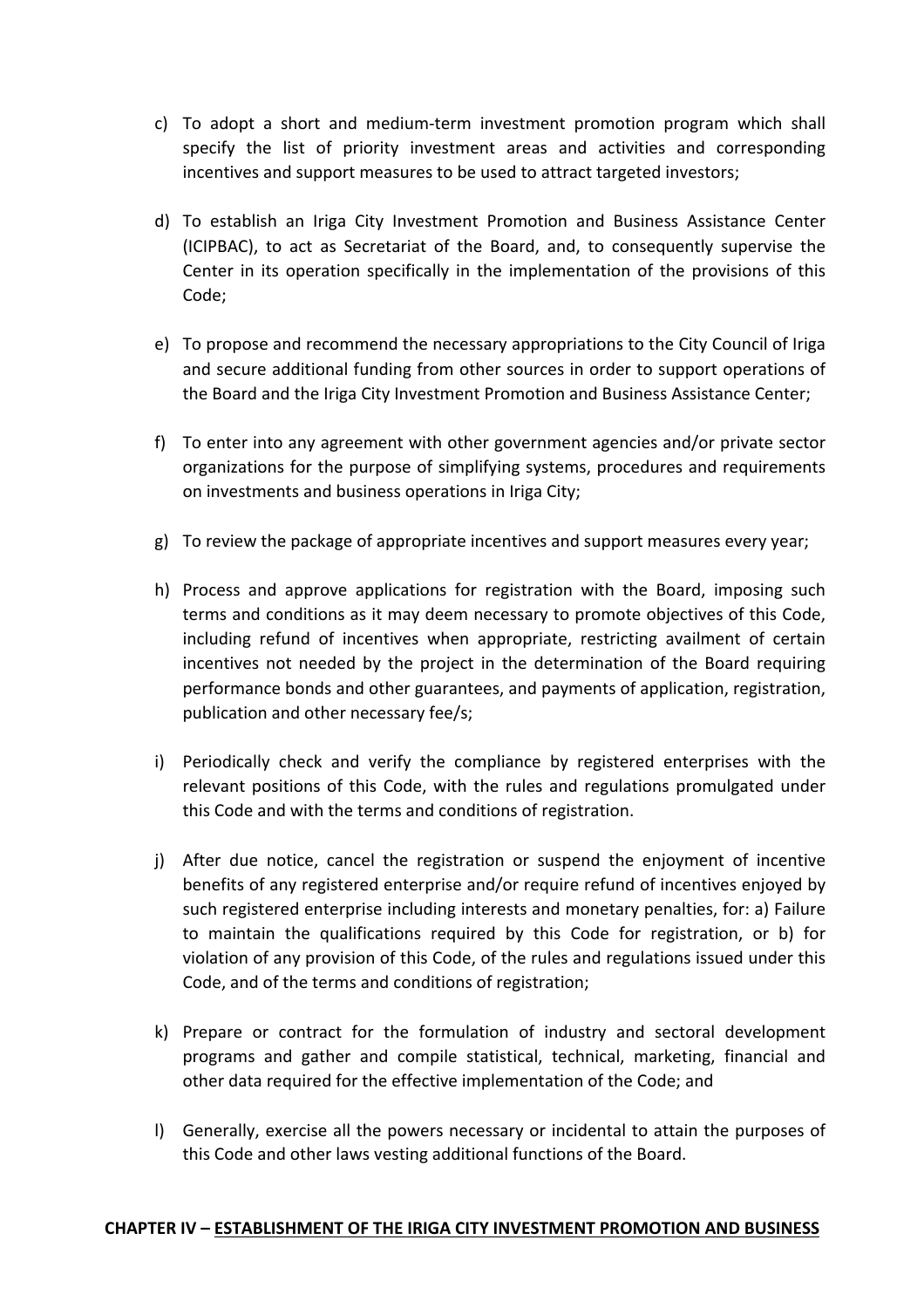Business Assistance Center whose main objectives will be concentrated in three (3) main areas: Investment Promotion Efforts; Investors' Facilitation and Business Services; and Research and Planning activities.

**Section 9. Organization of the Center.** The Iriga City Investment Promotion and Business Assistance Center shall be organized into three (3) Technical Sections: Investment Promotion Section; Investor's Service Section; and, Planning/Research Section. It shall be assisted by an Administrative and Finance Section.

The center shall be headed by an Executive Officer who will be hired by the Iriga City Investment Incentive Board (ICIPB). It will be supervised by the Board.

**Section 10.** *Funding* for the Center shall be sourced from the following:

- 1. Contribution from the City Government of Iriga in the amount of P300,000.00 as initial budget for its operation.
- 2. Collection from payment of service assistance and non-refundable fees deposited as trust fund with the CTO.
- 3. 2% from the Internal Revenue Allotment; and
- 4. Other sources.

## **CHAPTER V - PRIORITY DEVELOPMENT AREAS/PRIORITY INVESTMENT AREAS**

**Section 11. Priority Development Areas.** The prospective investor's place of operation or production shall be located within the Priority Development Areas as identified and determined by the Board.

**Section 12. Priority Investment Areas.** The following are the Priority Investment Areas (PIAs): Manufacturing, Agribusiness, Forestry and Fishing, Trading Operations, Tourism-Related Projects, Infrastructure Services.

## **CHAPTER VI – REGISTRATION OF ENTERPRISES**

**Section 13.** *Qualification of New Enterprises***.** New investors who intend to avail of the incentives provided in this Code must meet the following qualifications:

- a) That the business enterprise must have complied with all the requirements mandated under existing local and national laws and the Constitution;
- b) That the prospective investor's place of operation or production to be located with the Priority Development Area of Iriga City;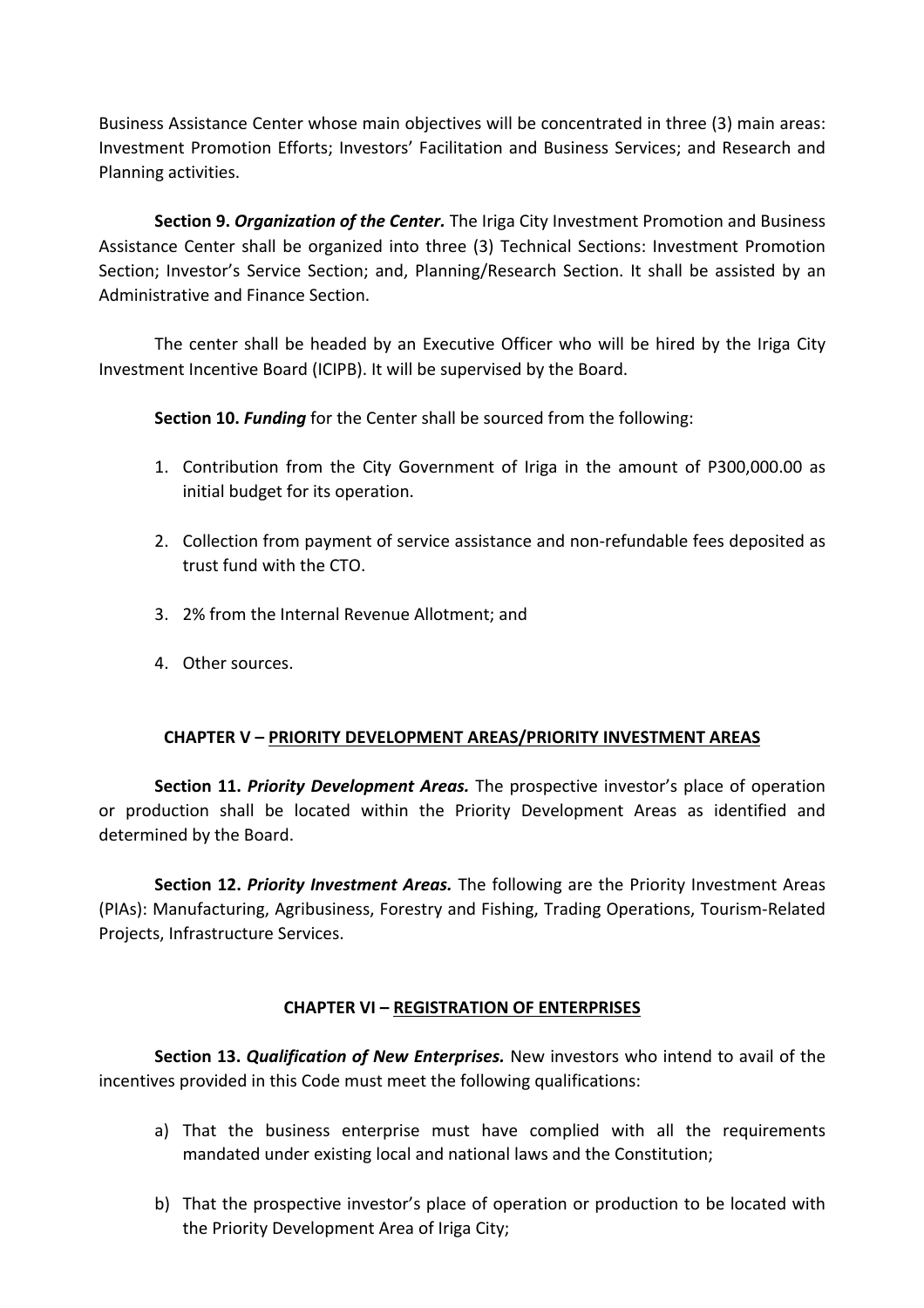d) The new enterprise must have a minimum capitalization of at least P2M. Provided, that the amount of capitalization shall be based on the total project cost as stated in the investor's project study submitted to and approved by the Board.

**Section 14. Qualifications of an Existing Enterprise.** An existing enterprise may avail of the incentives under this Code provided that it meets the following qualifications:

- a) That the business enterprise must have complied with all the requirements mandated under existing local and national laws and the Constitution;
- b) That the existing business enterprise is engaged in Priority Investment Areas within the identified Priority Development Areas;
- c) That the business enterprise shall have a minimum capitalization of at least P2M. Provided, that the amount of capitalization shall be based on the total project cost as stated in the investor's project study submitted to and approved by the Board.

**Section 15. Application Requirements.** Application shall be filed with the Board. A nonrefundable filing fee of One Thousand Pesos (P1,000.00) shall be paid together with the following documents for registration:

- a) Copies of completed application form to be provided by the Board in accordance with the provisions of this Code;
- b) A copy of the complete project study of the proposed investment showing that the project is economically, technically and financially feasible and viable;
- c) A copy of its Articles of Incorporation and By-Laws as approved by the Securities and Exchange Commission:
- d) A certified true copy of its certificate of registration with the Securities and Exchange Commission, the Board of Investments, and the Department of Trade and Industry, as the case may be; and
- e) Resolution of the Applicant's Board of Directors, in case of a corporation, authorizing the filing of application.

**Section 16. Approval and Registration Procedures.** The Board is authorized to adopt rules and regulations to facilitate action on application filed with it; prescribe criteria for the evaluation of several applications filed in one preferred area; devise standard forms for use of applicants and delegate to the Iriga City Investment Promotion and Business Assistance Center the authority to receive and process applications. Upon compliance of all documentary requirements, applications filed shall be considered automatically approved if it is not acted upon by the Board within thirty (30) working days from official acceptance thereof.

**Section 17. Certificate of Registration.** A registered enterprise under this Code shall be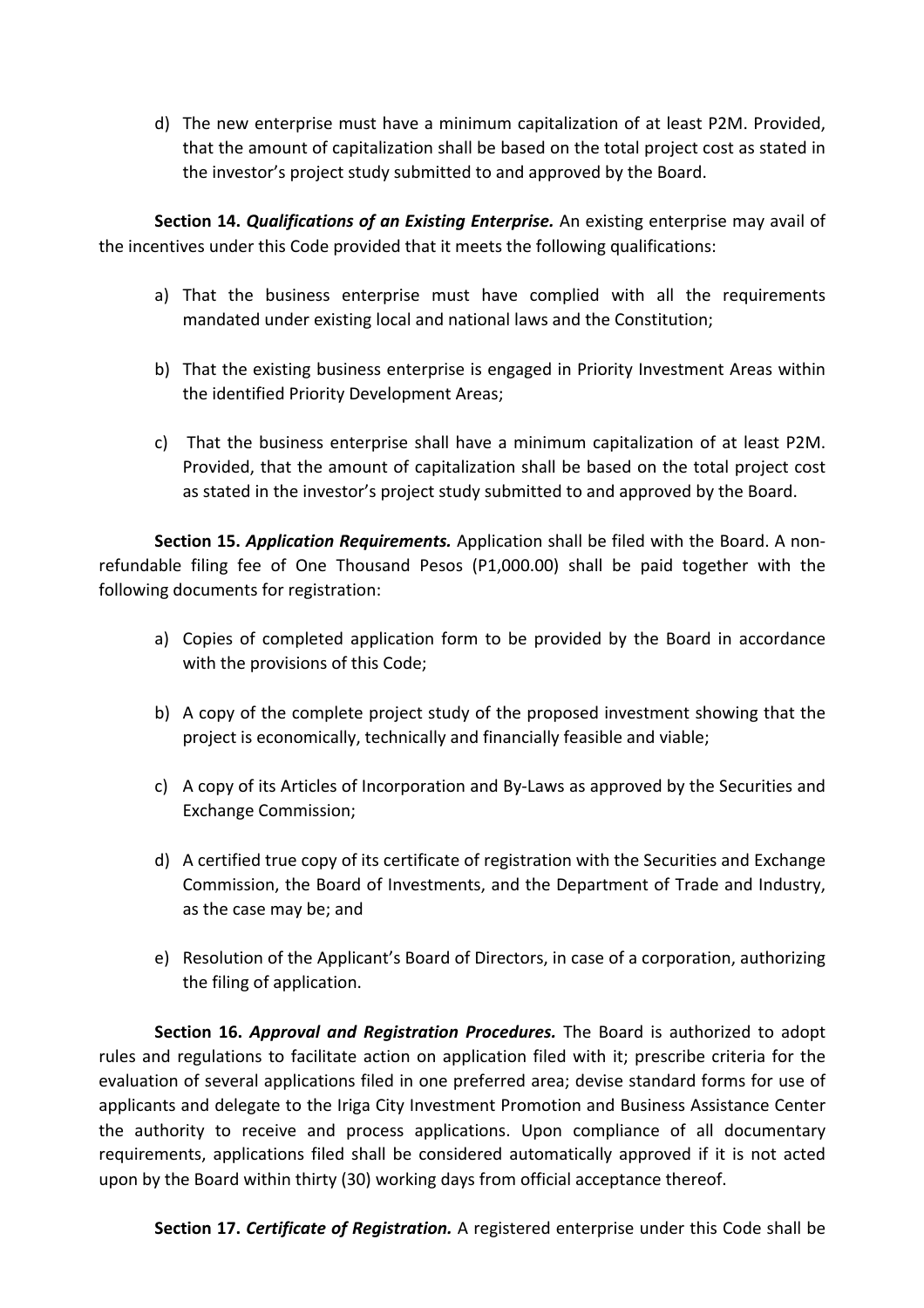- a) The name of the Registered Enterprise, nature of business, and nationality;
- b) The PIAs and PDAs in which the registered enterprise is proposing to engage;
- c) The nature of the activity it is undertaking or proposing to undertake, and the registered capacity of the enterprise; and
- d) The other terms and conditions to be observed by the registered enterprise.

**Section 18.** *Criteria for Evaluation of Applications***.** The following criteria will be considered in the evaluation of applications for registration under the PDAs and PIAs:

- a) The economic rates of return;
- b) The measured capacity provided that estimates of measured capacities shall be regularly reviewed and updated to reflect changes in market supply and demand conditions. Provided, further, that measured capacity shall not result in a monopoly in any priority investment and development areas which would unduly restrict trade and fair competition in any field of activity or endeavor;
- c) The amount of foreign exchange earned, used or saved in their operations;
- d) The extent to which labor, materials and other resources obtained from indigenous sources utilized;
- e) The extent to which technological advances are applied and adopted to local conditions; and
- f) Such other criteria as the Board may determine.

**Section 19. Appeal from Board's Decision.** Any order or decision of the Board shall be final and executory after thirty (30) days from its promulgation. Within the said period of thirty (30) days, said decision may be appealed to the Office of the Sangguniang Panlungsod. When an appeal has been filed, said order of decision shall be final and executory ninety (90) days after the perfection of the appeal unless reversed.

### **CHAPTER VII - RIGHTS, PRIVILEGES AND OBLIGATIONS OF REGISTERED ENTERPRISES**

**Section 20.** *Rights and Privileges Guarantees by the City Government.* **All investors and** registered enterprises are entitled to the rights and privileges provided by law and the Constitution in addition to such other rights and guarantees to enhance investors' confidence in the incentive program, the City Government thru the Iriga City Investment Incentive Board, shall: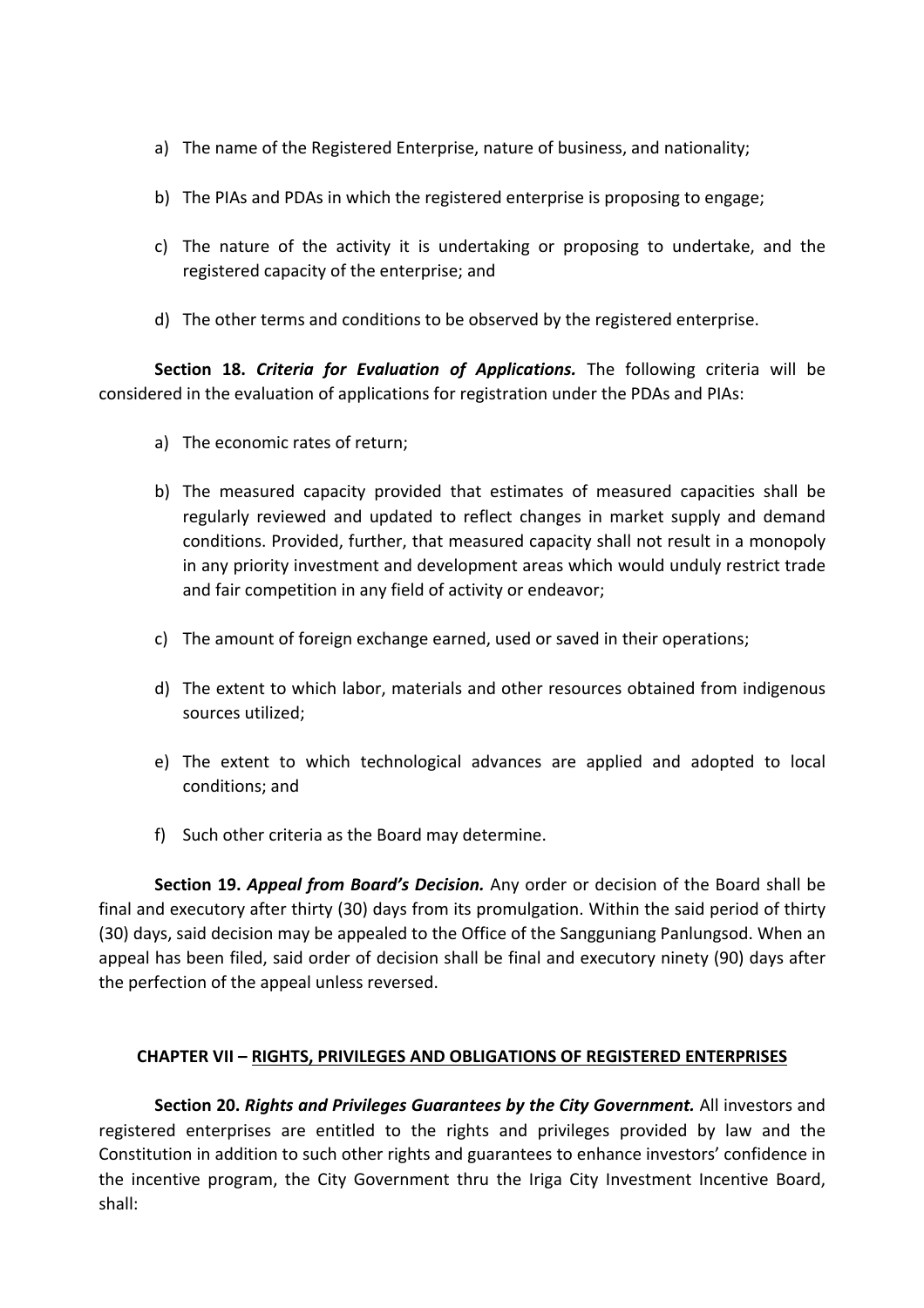- b) Communicate investment evaluation criteria and procedures to enhance transparency in the process of granting government incentives;
- c) Not interfere or modify arrangements with the investors after the details of the implementation of an investment project has been accepted and approved, and the ownership and management structure of the enterprise has been established unless the law provides otherwise;
- d) Avoid undue distortion between or among enterprises operating within its territorial jurisdiction, whether domestic or foreign, when granting any special exemptions or incentives aimed at encouraging investments in the identified target areas;
- e) Resolve all doubts concerning the benefits and incentives granted under this Ordinance enacted for the purpose of encouraging investment, in favor of the investor: and
- f) Promote industrial peace through the establishment of compensating mechanism to assure harmonious relation between labor and management.

**Section 21. Obligations of Registered Enterprises.** A registered enterprise shall abide at all times with the rules and regulations promulgated under this Code, and the terms and conditions of its registration. In case of deviations from the terms and conditions of registration, the registered enterprise shall immediately seek the approval of the Board prior to the implementation of the planned deviation.

Failure to do so shall constitute a violation of this Code and shall be subiect to appropriate action.

### **CHAPTER VIII – INCENTIVES TO REGISTERED ENTERPRISES**

**Section 22. Tax Incentives to Registered Enterprises.** In addition to the incentives provided by law, the National Government and the Local Government Code of 1991, a registered enterprise qualified under this Code shall enjoy the following tax incentives:

- a) Exemption from payment of the following:
	- 1. Building permit fees and related charges imposed under existing National and City Ordinances;
	- 2. Mayor's permit fees and other charges imposed under existing Local Tax Code of the City from the start of commercial operations based on the amount of capitalization/investment as follows: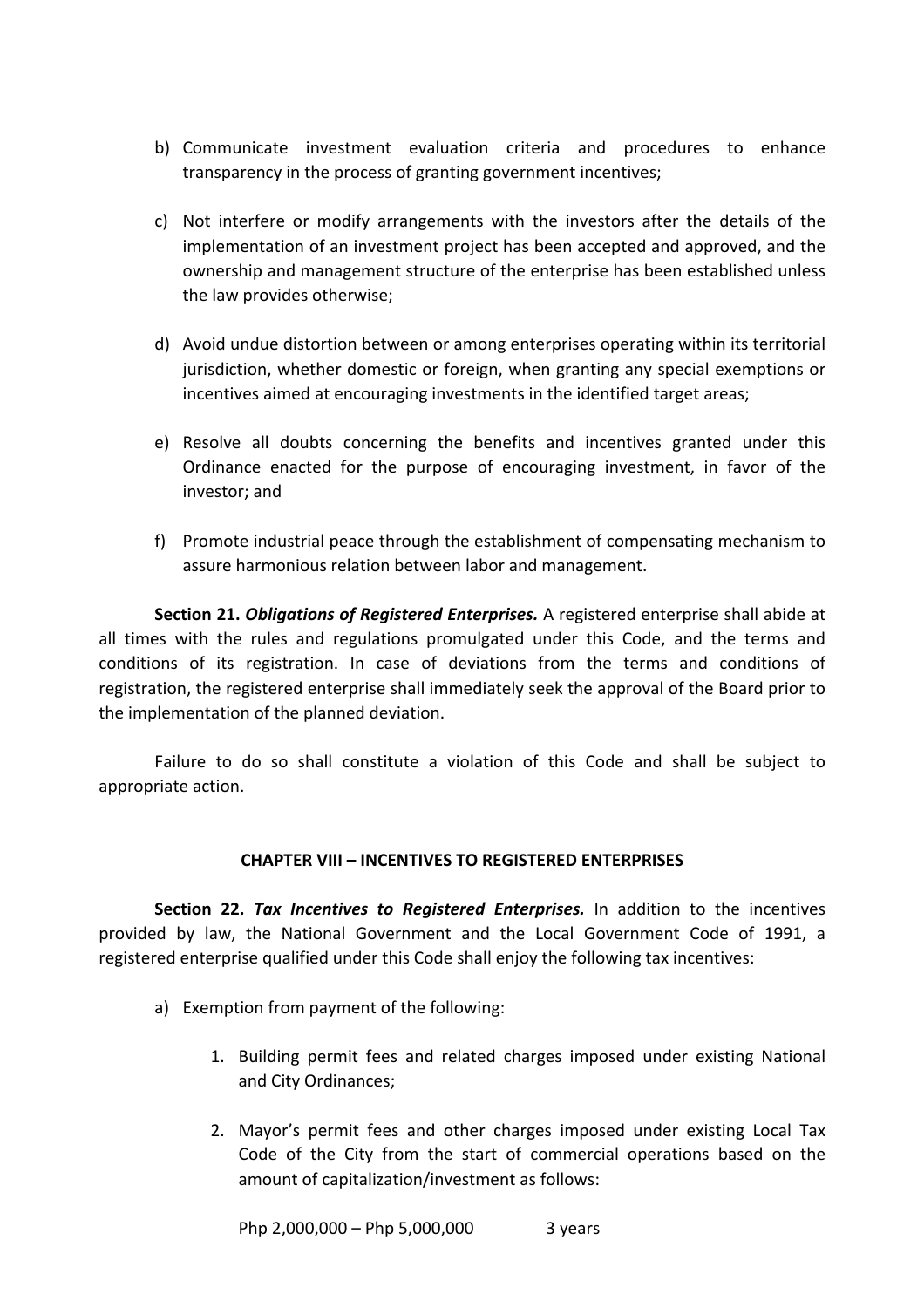- 3. Franchise Tax for a period of two  $(2)$  years from the date of approval of registration;
- 4. Amusement taxes from the date of approval of registration as follows:

| First Year  | 100% |
|-------------|------|
| Second Year | 75%  |
| Third Year  | 25%  |

5. Basic Real Estate tax on property and improvement, buildings and machineries accruing to the General Fund and imposed under the existing Local Tax Code of the City from date of approval of registration based on the value of the property investment as follows:

| Php 1,000,000 - Php 3,000,000 | 2 years |
|-------------------------------|---------|
| Php 3,000,001 - Php 5,000,000 | 3 years |
| Php 5,000,001 and up          | 5 years |

- b) Tax reduction or tax credits for expenditures on construction of "public infrastructure" (such as roads, bridges, etc.) accessible to public use as determined by the Board;
- c) Skills Training;
- d) Water and Power Services

The Board shall seek special agreement with the National Power Corporation to provide registered enterprises with the lowest rate in the Bicol Region, provided that the usage be not less than 5,000 KWH/Month.

The Board shall likewise seek special agreement with the Iriga City Water District Office to provide registered enterprise with the lowest rates within the Bicol Region.

**Section 23. Additional Incentives to Existing Enterprises.** Existing enterprise which do not qualify under Section 14 of this Code shall enjoy the following tax reductions or tax credits under Section 22(b) for expenditures on the following:

- a) Construction of public infrastructure (such as roads, bridges, etc.) accessible to public use;
- b) Aesthetic improvements on buildings and other structures for business use located in existing commercial centers; wherein said improvements are socially acceptable, environment friendly and contribute positive values to the benefit of the City Government of Iriga and its residents; and
- c) Clean and Green projects, such as tree planting at designated areas by the City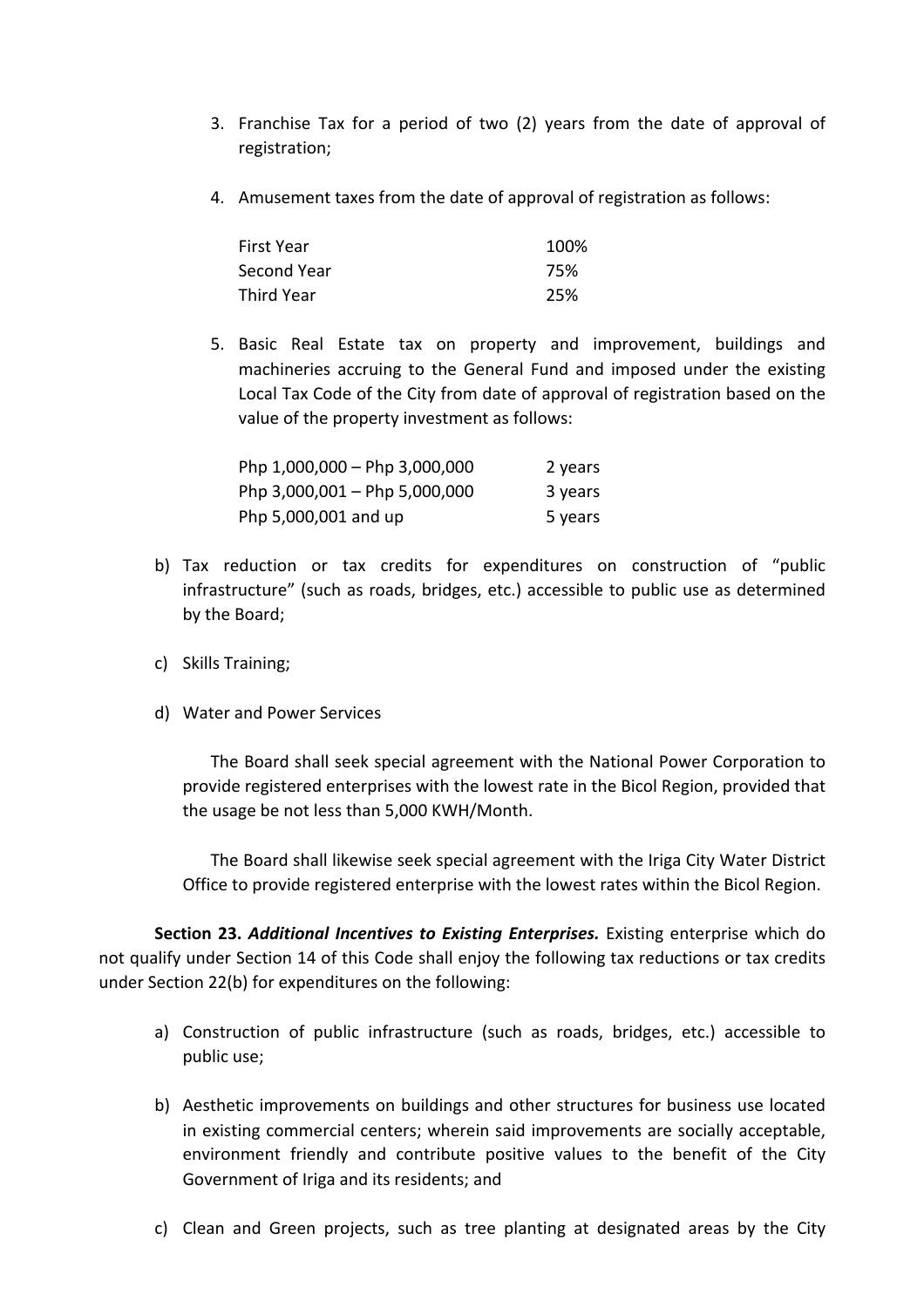**Section 24. Appropriations.** An initial funding to defray the expenses necessary for or incidental to the implementation of the provisions of this Code and of the Iriga City Investment Incentives Board be sourced from the Iriga City Government Fund. Thereafter, the City Government shall appropriate annually, based on a budget presented by the Board the necessary funding requirements which is deemed necessary for the continued implementation of the provisions of this Code, subject to the usual government accounting and auditing rules and regulations.

### **CHAPTER X – FINAL PROVISIONS**

**Section 25.** *Penal Clause*. Any violation of the provision of this Code, existing laws, ordinances, rules and regulations, shall be ground for the cancellation or revocation of the registration of the business and the withdrawal and refund of all the incentives granted under this Code.

**Section 26. Separability Clause.** The provisions of this Code are hereby declared to separable, and in the event that one or more of the other provisions are held illegal or unconstitutional, the validity of the other provisions shall not be affected.

**Section 27. Repealing Clause.** All ordinances, executive orders and rules and regulations inconsistent or in conflict with the provisions of this Code are hereby repealed, amended or modified accordingly.

**Section 28. Effectivity.** This ordinance shall take effect ten (10) days after publication in a local newspaper.

### **UNANIMOUSLY APPROVED.**

SPONSOR: Hon. RODOLFO L. TINO, JR.

xxxxxxxxxxxxxxxxxxxxxxxxxxxxxxxxxxxxxxxxxxxxxxxxxxxxxxxxxxxxxxxxxxxxxxxxxxxxxxxxxxxxxxxxxx

**WE HEREBY CERTIFY** to the correctness of the foregoing resolution.

(Signed) ROSELLER Y. OROLFO Vice-Mayor and Presiding Officer

(Signed) OMAR ERASMO G. AMPONGAN (Signed) **GLENN M. LEE** 

(Signed) BODOLFO L. TINO, ID. (Signed) ANGEL A. BAGAMASBAD